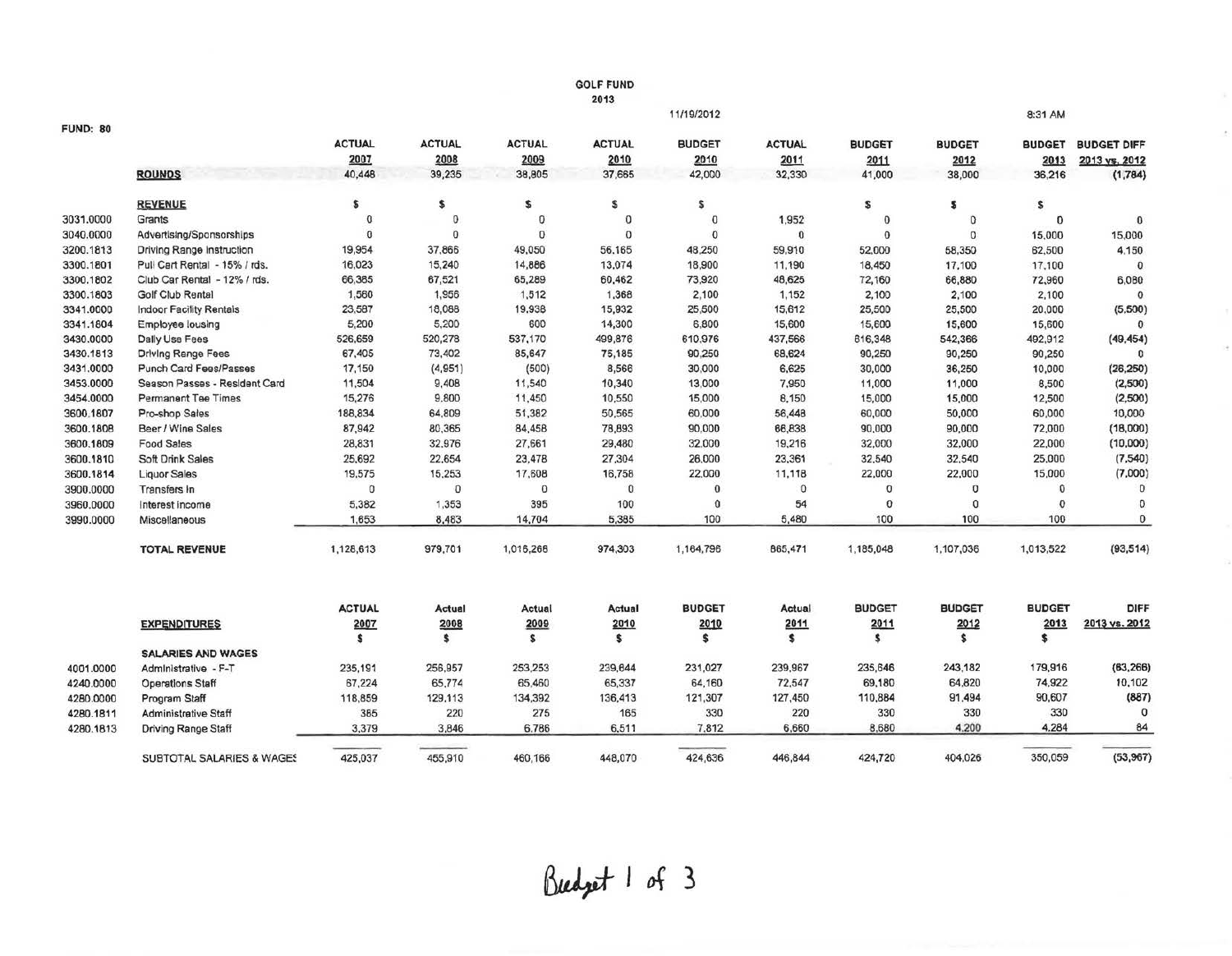## GOLF FUND 2013

11/1912012

ī

## FUND: 80

|           |                                  |                |               |             |          |               |         |               |               |               | 8:31 AM        |
|-----------|----------------------------------|----------------|---------------|-------------|----------|---------------|---------|---------------|---------------|---------------|----------------|
|           |                                  | <b>ACTUAL</b>  | <b>Actual</b> | Actual      | Actual   | <b>BUDGET</b> | Actual  | <b>BUDGET</b> | <b>BUDGET</b> | <b>BUDGET</b> | <b>DIFF</b>    |
|           | <b>EXPENDITURES</b>              | 2007           | 2008          | 2009<br>s.  | 2010     | 2010<br>s     | 2011    | 2011          | 2012          | 2013<br>s     | 2013 vs. 2012  |
|           |                                  | \$             | s             |             | \$       |               | \$      | s             | \$            |               |                |
|           | <b>CONTRACTUAL SERVICES</b>      |                |               |             |          |               |         |               |               |               |                |
| 5020.0000 | <b>Health Care Expenses</b>      | 28,459         | 30,413        | 36,194      | 20,767   | 26,172        | 23,439  | 24,003        | 28,157        | 14,644        | (13, 513)      |
| 5040.0000 | <b>IMRF</b>                      | 27,266         | 30,030        | 28,534      | 32,801   | 32,438        | 37,638  | 39,466        | 40,170        | 31,926        | (8, 244)       |
| 5050.0000 | <b>Business Insurance</b>        | 11,798         | 13,834        | 18,038      | 16,790   | 17,356        | 17,034  | 17,662        | 17,400        | 15,490        | (1,910)        |
| 5060,0000 | <b>FICA</b>                      | 31,588         | 34,366        | 34,880      | 33,530   | 32,485        | 33,505  | 32,490        | 30,907        | 26,779        | (4, 128)       |
| 5101.0000 | Attorney's Fees                  | $\theta$       | $\mathbf{0}$  | O           | $\bf{0}$ | $\theta$      | 0       | 0             | $\mathbf{0}$  | 0             | $\Omega$       |
| 5102.0000 | <b>Consulting Fees</b>           | 2,088          | 2,094         | 943         | 885      | 1,800         | 611     | 1,550         | 1,250         | 500           | (750)          |
| 5141.0000 | <b>Internet Connectivity</b>     | 2,811          | 2,227         | 1,173       | 1,263    | 1,371         | 1,389   | 1,731         | 1,722         | 0             | (1, 722)       |
| 5160.0000 | <b>Audit Expense</b>             | 3,848          | 3,871         | 3,896       | 4,013    | 4,012         | 4,133   | 4,133         | 4,129         | 4,209         | 80             |
| 5180.0000 | Finance / Bank Clarges           | 11,569         | 12,254        | 13,711      | 13,794   | 12,150        | 13,547  | 12,450        | 13,450        | 11,050        | (2, 400)       |
| 5190.0000 | <b>Bad Debt Expense</b>          | 75             | $\mathbf 0$   | $\Omega$    | $\theta$ | 0             | 0       | 0             | $\mathbf{0}$  | 0             |                |
| 5300.0000 | <b>Dues</b>                      | 1,194          | 1,235         | 1,180       | 1,503    | 1,205         | 1,721   | 1,915         | 1,914         | 1,890         | (24)           |
| 5310.0000 | <b>Books &amp; Subscriptions</b> | 14             | 17            | 9           | 19       | 20            | 15      | 20            | 20            | 0             | (20)           |
| 5320.0000 | Occupational lealtl              | 863            | 668           | 1,109       | 286      | 1,150         | 322     | 1,150         | 1,150         | 1,767         | 617            |
| 5340.9080 | <b>Continuing Education</b>      | 233            | 1,052         | 696         | 1,080    | 1,082         | 242     | 1,059         | 1,054         | 1,000         | (54)           |
| 5380.0000 | <b>Travel Expenses</b>           | 1,300          | 218           | 2,398       | 1,359    | 1,163         | 2,467   | 1,163         | 1,165         | 1,000         | (165)          |
| 5500.0000 | Ads & Notices                    | 1,628          | 1,003         | 1,280       | 640      | 2,000         | 881     | 2,000         | 2,000         | 2,000         | $\mathbf{0}$   |
| 5520.0000 | <b>License &amp; Permits</b>     | 1,075          | 1,075         | 1,175       | 1,075    | 1,000         | 1,105   | 1,000         | 1,000         | 1,000         | $^{\circ}$     |
| 5540.0000 | Postage & Slipping               | 145            | 128           | $\Omega$    | 0        | 500           | 24      | 500           | 500           | 500           | $\mathbf{0}$   |
| 5560.0000 | Printing                         | 927            | 1,201         | 320         | 715      | 765           | 402     | 765           | 765           | 0             | (765)          |
| 5580.0000 | <b>Equipment Rentals</b>         | 30,056         | 19,877        | 26,121      | 28,310   | 21,850        | 25,569  | 23,350        | 23,350        | 23,350        | $\overline{0}$ |
| 5580.1815 | <b>Banquet Equipment</b>         | 5,172          | 5,944         | 5,426       | 3,404    | 8,000         | 6,136   | 6,000         | 5,000         | 5,000         | $\Omega$       |
| 5601.0000 | Teleplone                        | 5,709          | 6,207         | 6,124       | 6,842    | 6,458         | 2,525   | 6,306         | 3,555         | 2,892         | (663)          |
| 5602.0000 | Nextel                           | 119            | 118           | 37          | 57       | 74            | 232     | 120           | 551           | 600           | 49             |
| 5603.0000 | Cellular & Paging                | $\bf{0}$       | 0             | $\Omega$    | $\Omega$ | $\circ$       | 942     | 0             | 960           | $\theta$      | (960)          |
| 5650.0000 | <b>Alarm Expenses</b>            | 900            | 702           | 1,051       | 1,349    | 900           | 3,989   | 930           | 3,828         | 4,100         | 272            |
| 5720.0000 | Electricity                      | 24,339         | 21,949        | 16,424      | 18,702   | 23,144        | 18,232  | 19,200        | 19,200        | 19,200        | $\Omega$       |
| 5740.0000 | Natural Gas                      | 9,833          | 12,371        | 8,685       | 7,769    | 12,500        | 6,822   | 10,600        | 10,600        | 8,000         | (2,600)        |
| 5760.0000 | Water & Sewer                    | 6,021          | 4,934         | 5,859       | 6,111    | 5,678         | 6,712   | 5,700         | 6,200         | 7,000         | 800            |
| 5780.0000 | <b>Cable Services</b>            | $\overline{7}$ | 80            | 994         | 1,818    | 1,560         | 2,103   | 1,560         | 1,560         | 1,560         | $\Omega$       |
| 5881.0000 | Computer & Hardware Services     | 4,095          | 4,767         | 2,526       | 3,243    | 4,035         | 3,151   | 5,246         | 5,751         | 700           | (5,051)        |
| 5883.0000 | <b>Contract Services</b>         | 10,977         | 11,458        | 9,254       | 9,245    | 7,460         | 11,694  | 10,960        | 10,960        | 10,960        | $\Omega$       |
| 5900.0000 | <b>Public Relations</b>          | $\circ$        | $\mathbf 0$   | $\mathbf 0$ | 0        | 1,500         | 240     | 1,500         | 1,000         | 500           | (500)          |
| 5960.0000 | <b>Employee Relations</b>        | 357            | 477           | 215         | 626      | 750           | 326     | 750           | 750           | $\bf{0}$      | (750)          |
|           | SUBTOTAL CONTRACT SERVIC         | 224,469        | 224,570       | 228,252     | 217,996  | 230,578       | 227,148 | 235.279       | 240,018       | 197,617       | (42, 401)      |

Budget 2 of 3